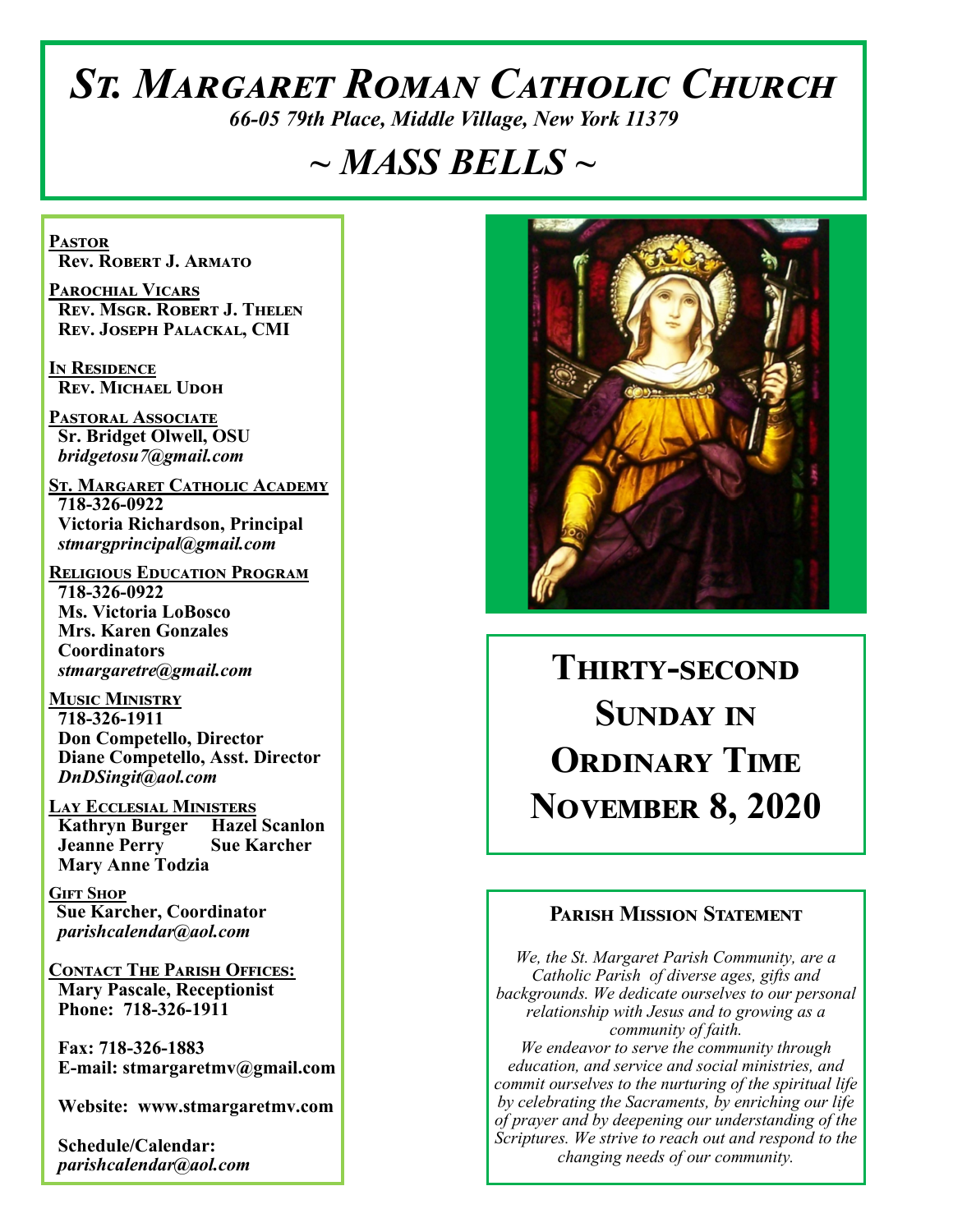## *MASSES FOR THE WEEK*

| SUN.<br>7:30<br>9:00           | <b>NOVEMBER 8 - THIRTY-SECOND SUNDAY</b><br>IN ORDINARY TIME<br>People of the Parish<br>Geraldine Ciaccio/Filippo, Leonardo e Maria<br>Curatolo/                                                                                                                              |
|--------------------------------|-------------------------------------------------------------------------------------------------------------------------------------------------------------------------------------------------------------------------------------------------------------------------------|
| 10:30<br><b>NOON</b><br>5:00PM | Catherine, Michael, Tom, & Rosaleen Reilly<br>Martin & Charlotte Wintergerst<br>Aida Baker                                                                                                                                                                                    |
| MON.                           | <b>NOVEMBER 9 - DEDICATION OF THE</b><br><b>LATERAN BASILICA</b>                                                                                                                                                                                                              |
| 7:00<br>9:00                   | Peter Brennan<br>Rose D'Amato                                                                                                                                                                                                                                                 |
| TUE.<br>7:00<br>9:00           | <b>NOVEMBER 10 - ST. LEO THE GREAT</b><br>Deacon Vincent & Dolores DeBiase<br>David J. McConville                                                                                                                                                                             |
| WED.                           | <b>NOVEMBER 11 - ST. MARTIN OF TOURS/</b><br><b>VETERANS DAY</b>                                                                                                                                                                                                              |
| 7:00<br>9:00                   | Dorothy Mulholland<br>Veterans of the US Armed Forces                                                                                                                                                                                                                         |
| THU.<br>7:00                   | <b>NOVEMBER 12 - ST. JOSAPHAT</b><br>George Mueller                                                                                                                                                                                                                           |
| 9:00                           | Catherine & Edward Flynn                                                                                                                                                                                                                                                      |
| FRI.                           | <b>NOVEMBER 13 - ST. FRANCES XAVIER</b><br><b>CABRINI</b>                                                                                                                                                                                                                     |
| 7:00<br>9:00                   | <b>Edward Strack</b><br>Angie Ferzola (ANNI)                                                                                                                                                                                                                                  |
| SAT.<br>9:00                   | <b>NOVEMBER 14 - WEEKDAY</b><br><b>Collective: Deceased Priests of the Brooklyn</b><br>and Rockville Centre Dioceses                                                                                                                                                          |
| 11:45                          | <b>Monthly Memorial Mass: Frank Aufiero,</b><br>Giovanni Naccarelli, Anna Taormina,<br>Thomas E. O'Connor, Isidora Caldarella,<br>Patricia C. Rufle, Benedict Delleani,<br>William J. Lavin, Antonino Rizzo,                                                                  |
| 3:00PM<br>5:00PM               | Wedding: Evan Galinsky and Jenna Goldbach<br>John Nespoli                                                                                                                                                                                                                     |
| SUN.                           | <b>NOVEMBER 15 - THIRTY-THIRD</b><br><b>SUNDAY IN ORDINARY TIME</b>                                                                                                                                                                                                           |
| 7:30<br>9:00                   | Thomas Mazza<br>Il Popolo della Parrocchia/Joseph Russo/<br>SanFrancesco DiPaola/Sanfilippo, Giuseppe,<br>Vincenza, Antonino, Vito, Antonino/Alesio Atria<br>Mary York/Geraldine Ciaccio/Salvatore<br>Fazzolari/Vincent Battaglini, Familia Pitassi,<br>Cercone e Battaglini/ |
| 10:30<br><b>NOON</b><br>5:00PM | Tomasso, Carmelo & Maria Pistone<br>Fire Lt. Kevin J. & William Pfeifer<br>Markus Kotnik                                                                                                                                                                                      |



## **PARISH INFORMATION**

## **Rectory Office Hours**

**Monday - Friday - 9am to Noon and 1pm to 5pm Saturday - by appointment Sunday - closed**

**CONFESSIONS** - Saturday, 4:00-4:45pm in the church.

**NOVENA** to Our Lady of the Miraculous Medal Mondays after the 9am Mass.

**THE ROSARY AND DIVINE MERCY** devotion are prayed every morning in the church at 8:30am.

**BAPTISMS** take place on the 1st and 3rd Sunday of each month, at 1:30pm and 2:30pm. Please call the rectory for an appointment and to register your child. No more than two children will be baptized at each session, with a maximum of 25 guests per family.

**WEDDINGS MUST** be scheduled at least six months in advance by appointment with a priest or a deacon. Please call the rectory office. For marriage preparation information visit www.pre-cana.org.

**THE ENGLISH CHOIR** rehearses on Wednesday, at 7 pm in the Church. Tenors and baritones needed!

**IL CORO ITALIANO** prattica ogni Domenica prima della Messa Italiana.

**THE YOUTH CHOIR** rehearses on Monday, from 6-7 pm in the Church. For more info, DnDsingit@aol.com **SUSPENDED**

**BOY SCOUT TROOP #119** meets on Tuesdays from 7:15-9 pm in the Parish Hall. New members are welcome, age 10 1/2 & up. Call Mr. Krzewski, 718-894-4099. **SUSPENDED**

**CUB PACK #119** meets on Mondays from 7-8:30 pm in the Parish Hall. New members welcome, age 6 to 10-1/2. Call Mr. Krzewski, 718-894-4099. **SUSPENDED**

**SENIOR CITIZENS** meet every Wednesday at 12 Noon in the Parish Center. **SUSPENDED**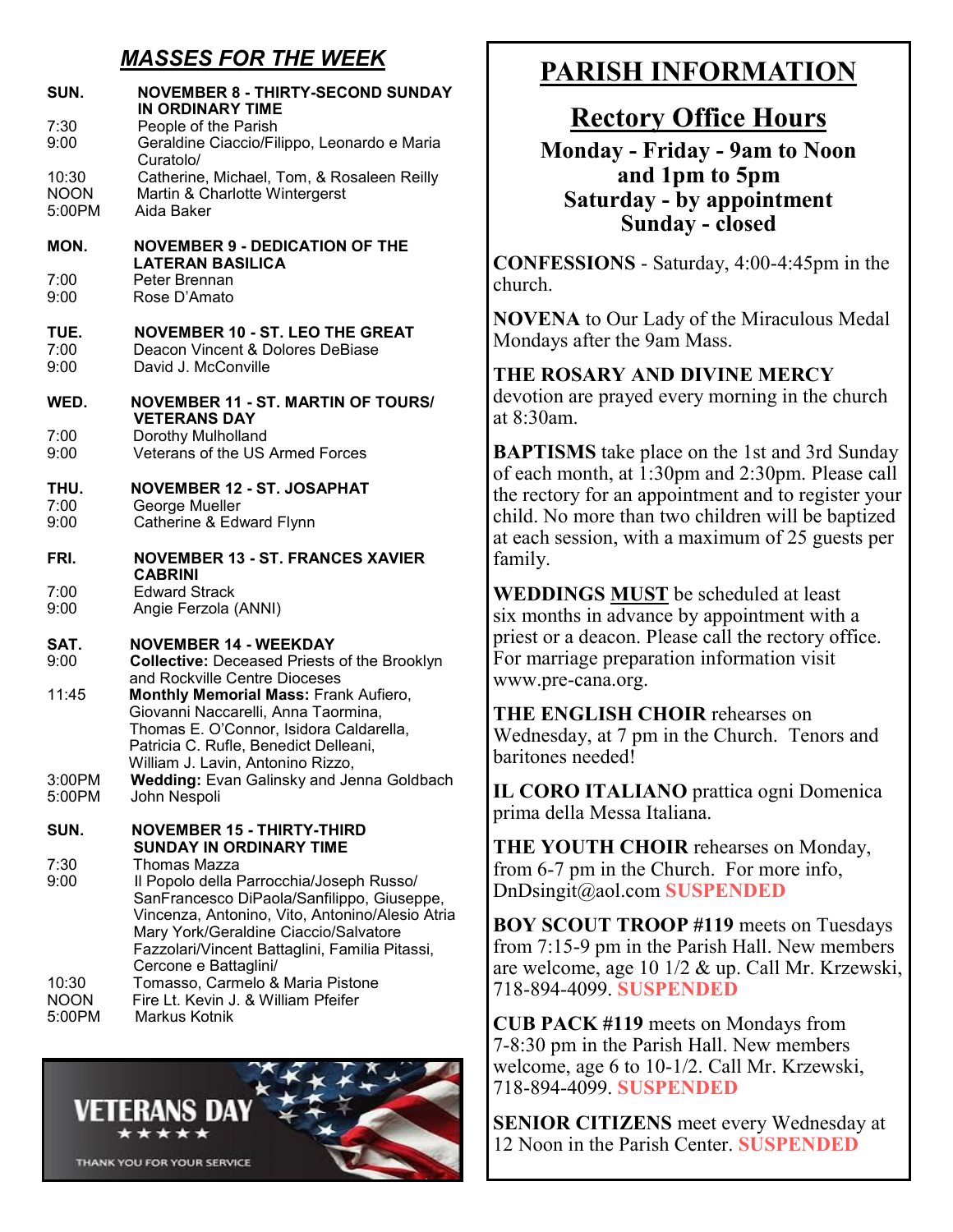# PLEASE PRAY FOR OUR SICK

Connie Faccibene, Linda Frazier, Cari Ann Falk-LoBello, Glen Falk, Ronald Frazier, Robert Sabini, Lee Falk, McKinley Kelleher, Sean Harrison, Justin James Quirke, Elizabeth Ott, Mary Harrison, Gloria Mojica, Gloria Pemaj, Allen McConville, Jack Marchindiondo, The Scaturro Family, Louis Pittelli, Louis Pittelli, James Graff, Immaculate Marge D'Elia, Jim O'Friscoll, Mary Rigovich, Matteo Sabini, Bob Biolsi, The Mojica Family, Msgr. Leonard Badia, Matthew Zender, Joseph & Mary Augustine, Anthony Pittelli, Josephine Hartnett, Karen Schaefer, Jill Archbold, Fr. Paul Weirichs CP, Hannah Lehman, Daniel Wilson, John Austin Bryzgornia, Dave Kazmier, John Nogiewich, Tim Rooney, Frank Ciccone, Cindy (Peli) Heege, Dr. Ajay Lodha, Dr. Vincent P. Rappa, Charlie Krzewski, Helga Zender, Deacon John DeBiase, Tom Haubert, John Miller, Cathie Greulich, Sr. Mary James Fox, Edward Pandolfo, Paul Colangelo, Carmen Gonzalez, Edward Stoltzenberg, Santos Santiago,

*The names will remain for 3 months, please call 718-326-1911 and ask for continued prayers.*

## **Prayer Requests**

**Pray for vocations to the Priesthood and Religious Life.** 

**Pray for first responders and medical personnel.**

**Please pray for our men and women from our Parish serving in the defense of our country: Lt. Col. Thomas Frohnhoefer Sgt. Robert A. Domenici** 



#### **WE RECALL OUR BELOVED DECEASED**

*May they rest in Christ's Peace!*

# **MEMORIALS**

## *WINE & HOST THIS WEEK*

*are offered in memory of Walter R. Martin.*

## *ALTAR CANDLES THIS WEEK*

*are offered in memory of Dorothy Mulholland at the request of Barbara Floria and Verna Barsottini.*

## *TABERNACLE LAMP THIS WEEK*

*is lit in memory of Angie Ferzola.* 

## **TODAY'S READINGS**

 *Thirty-second Sunday in Ordinary Time* 

Wis 6:12-16 Ps 63:2-8 1 Thes 4:13-18 or 1 Thes 4:13-14 Mt 25:1-13

## **READINGS FOR THE WEEK**

 Monday: Ez 47:1-2, 8-9, 12 Ps 46:2-3, 5-6, 8-9 1 Cor 3:c-11, 16-17  $Jn$  2:13-22

 Tuesday: Ti 2:1-8, 11-14 Ps 37:3-4, 18, 23, 27, 29 Lk 17:7-10

Wednesday: Ti 3:1-7 Ps 23:1b-3a, 3bc-4, 5, 6 Lk 17:11-19

 Thursday: Phlm 7-20 Ps 146:7, 8-9a, 9bc-10 Lk 17:20-25

Lk 17:26-37

Friday: 2 Jn 4-9

Saturday: 3 Jn 5-8

Ps 112:1-6

 $Lk$  18:1-8 Sunday: Prv 31:10-13, 19-20, 30-31 Ps 128:1-5 1 Thes 5:1-6

Ps 119:1, 2, 10, 11, 17, 18

Mt 25:14-30 or Mt 25:14-15, 19-21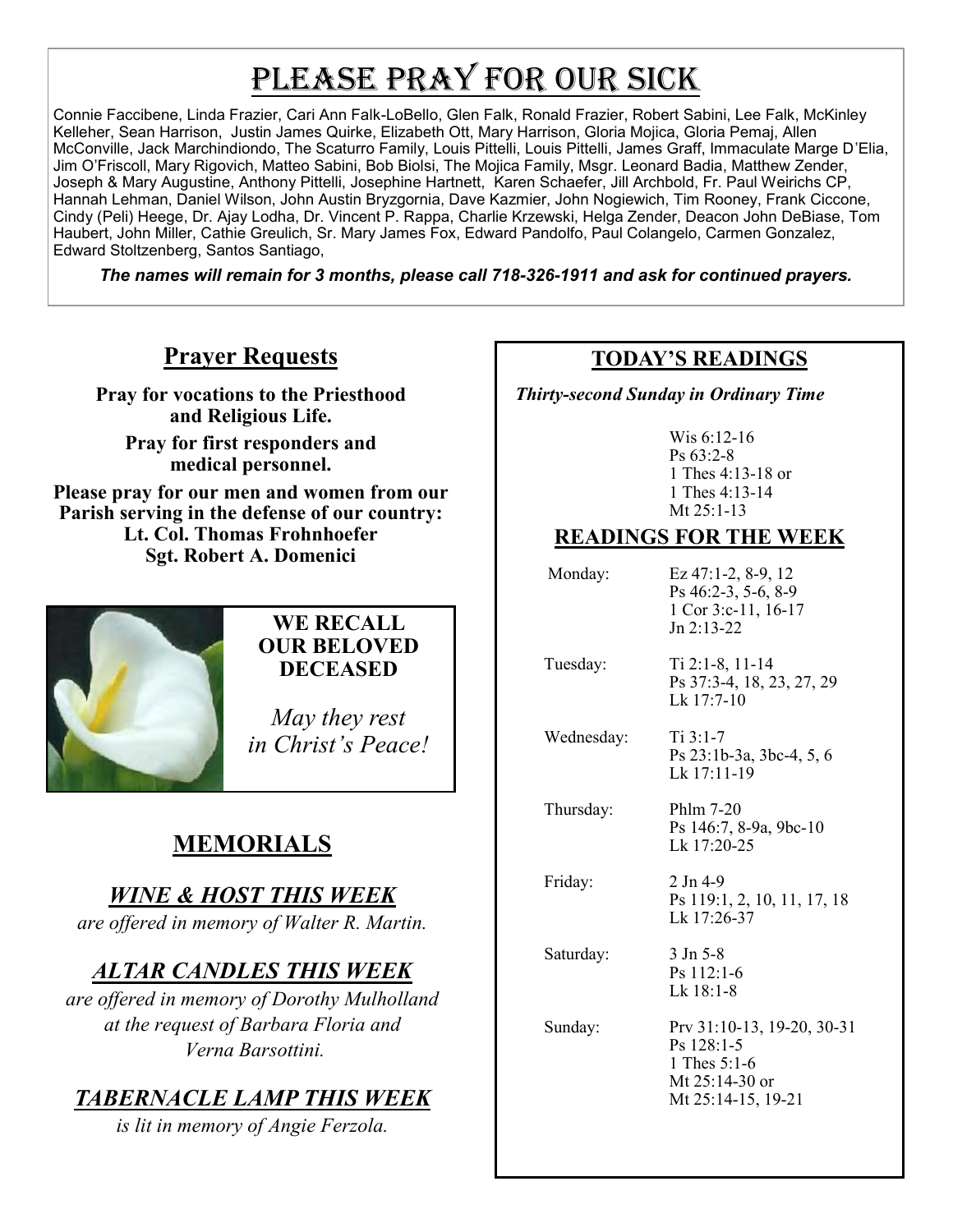#### *From the Pastor's Desk:*

#### *"Malice, Charity, and Healing"*

I yield the first part of this message to a former President of the United States:

"With malice toward none, with charity for all, with firmness in the right, as God gives us to see the right, let us strive on to finish the work we are in, to bind up the nations' wounds, ...to do all which may achieve and cherish a just and a lasting peace among ourselves and with all nations."

*~ Abraham Lincoln* 

 President Lincoln was a wise man, a politician to be sure, but a wise man, who saw that mercy and charity had to prevail to bring our country back together again. Perhaps, had he not been stopped by an assassin's bullet, our nation would have healed faster and more deeply from the struggles of the bloodiest war in our history, and our country and the world as we know them might be better off today.

 It is the evening of Election Day as I write this article. Although I am anxious about the outcome of the day's voting for the Presidency and have been busy in prayer all day, I have little desire to watch any of the news programs as the results come in. It's unlikely that we'll know the final tally with any certainty for a few days, anyway, because of the great number of mail-in and absentee ballots that were cast, and, like most of you, I could do with a bit more shut-eye.

 The last several months have taken a grueling toll on all of us, from the pandemic itself with the resulting deaths of loved ones and the endless stream of rules and decrees governing our behavior, to the angry and costly riots and bitter political contests, and everything else in between. Our nation has been divided as never before, short, perhaps, of the Brothers War, and it would be good for us to take President Lincoln's words to heart. The fate of our Republic rests now in the hands of Almighty God. Actually, it always has been in His hands, despite our arrogance and misguided senses of independence, omnipotence, and self-importance, and our lack of charity and wisdom, which need to prevail once again.

 Today's Scriptures speak to us about wisdom. It is personified in the first reading and represents the life of grace and good works in the Gospel parable. Wisdom does not mean being able to understand nuclear physics but rather knowing the right thing to do in the eyes of God and what He expects of us. It is to be found through prayer and reflection on the Word of God, in the teachings of the Church, and in the lives of the saints whom we honor. It requires us to persevere in our relationship with God, placing our trust in Him. Wisdom is readily available to those who pursue it over time, and is inexhaustible.

 The problem with the five foolish virgins in today's parable is that they had not used the gifts that God had given all ten to prepare for the great wedding feast of the Bridegroom, that is, the coming of Christ at the end of time, the final event for which no one knows the day or the hour. Instead, they had squandered them, while the wise virgins had come prepared with proper us of time, responding to God's grace and thereby producing the good works that He expected of all ten virgins.

 We can be like either set of virgins: foolish, if we improperly waste the gifts of time, talent, and treasure that God has granted us to use in His service; wise, if we use those gifts well to build up the Kingdom of God. Indeed, He does give us the gifts, and some day He will ask each of us for an accounting as to how we've used them. This being said, though, we should not live in fearful anticipation of imminent doom, but rather in joyful hope, trusting in God's love for us and recognizing the trust that He has in each one of us. If He expects much of us, it is because He has entrusted us with much in order to accomplish His expectations.

 As we near the end of another liturgical year, our focus turns to the four last things: death, judgment, Heaven, and Hell. Let us live wisely by grace as children of God, drawing ever closer to Him, prepared to receive our Lord when He comes in glory, eagerly awaiting His return, and ready to meet Him when He comes!

#### *~ Fr. Armato*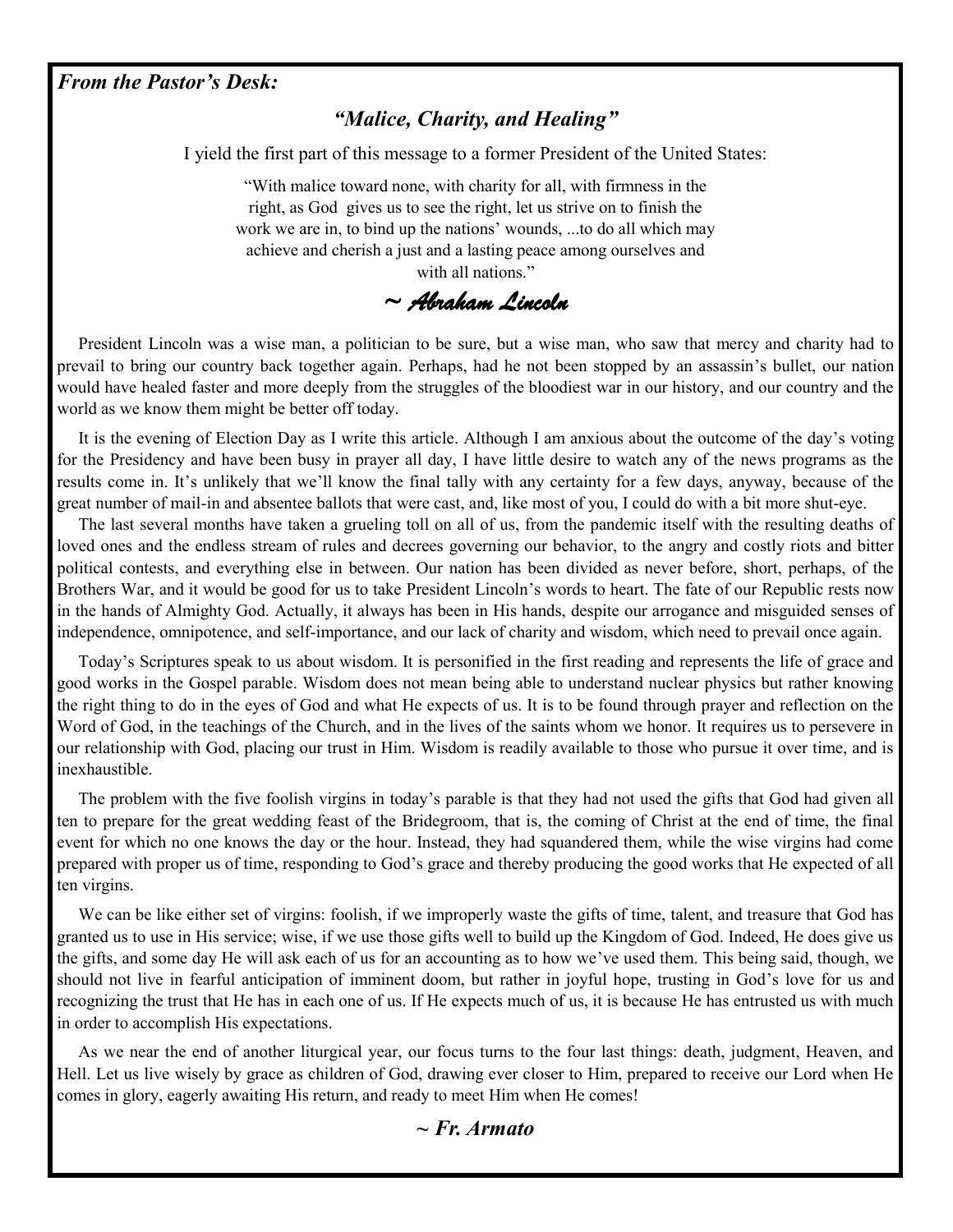## **ANNUAL CATHOLIC APPEAL**

 The **2020** *Annual Catholic Appeal* campaign continues toward our goal of **\$80,015. So far, 159 families have pledged \$60,188 (75.2%).** We have \$19,827 to go.

With about 650 families registered in the Parish, it comes to an *average donation of \$125 per family.*  Even in these difficult times, it's certainly not a burden if we **ALL** pitch in between now and Christmas.

 First come your own family needs, then those of the Parish. Finally, please consider your ACA responses so that we may continue to serve the needs of our Parish and our Diocese.

#### **www.annualcatholicappeal.org**

## **GETTING BACK TO "NORMAL"**

 Mass attendance is increasing little by little, and topped 500 last weekend for the first time since March. We still have a long way to go to get back to normal. In the meanwhile, please remember that families or couples are allowed to sit together, but individuals still should keep their distance from others in church.

 While collections also were up from previous weeks, we're still far from being able to pay our bills without dipping into what remains of our thinning reserves. Please support your parish as best as possible during these difficult time, whether through e-giving or in-pew offerings.

## **ALL SOULS INDULGENCE**

 The Holy Father has extended the period for obtaining an indulgence for praying for the deceased and visiting their grave to the entire month of November. The usual conditions apply: confession and detachment from sin; reception of Holy Communion; visiting the grave; praying the Apostles Creed; and praying an Our Father and Hail Mary for the intentions of the Pope.

## **THE ST. VINCENT dePAUL FOOD PANTRY**



 is located in the Convent 66-25 79th Place

#### The Pantry is open every **WEDNESDAY AND SATURDAY from 10:00am to 12:00Noon**

At this time, the Food Pantry is in need of special foods for the holidays. Mashed potatoes, stuffing mix, cranberry sauce, canned fruit and vegetables, coffee, juice and cookies.

Please place your donations in the bin located by the center entrance to the church. Grocery store gift cards are also welcome.

As always, thank you for your generosity!

## **MONTHLY MEMORIAL MASS**

 A memorial Mass with music is celebrated each month for the repose of the souls of those who were buried from our church during the preceding month.

 Families who wish to have an annual or "month's mind" Mass offered for a loved one can join in the monthly celebration.

 Contact the Rectory, **718-326-1911** to make the arrangements.

 **The next memorial Mass will be celebrated at 11:45am next Saturday, November 14. See pg. 2 for listing of names of the deceased.** 

### **MASSES & MEMORIALS**

 The **2021 Mass Book** is now open for your Mass and memorial requests. Some openings remain through the rest of this year. Please contact the Rectory offices to arrange for a remembrance of your intentions, or mail in your requests with a check for your offering. We will try to accommodate you as best as possible.

**All Announced Masses**: \$15/intention.

 **Weekly Memorials**: \$25/intention for *host and wine, sanctuary candles, or altar candles.*